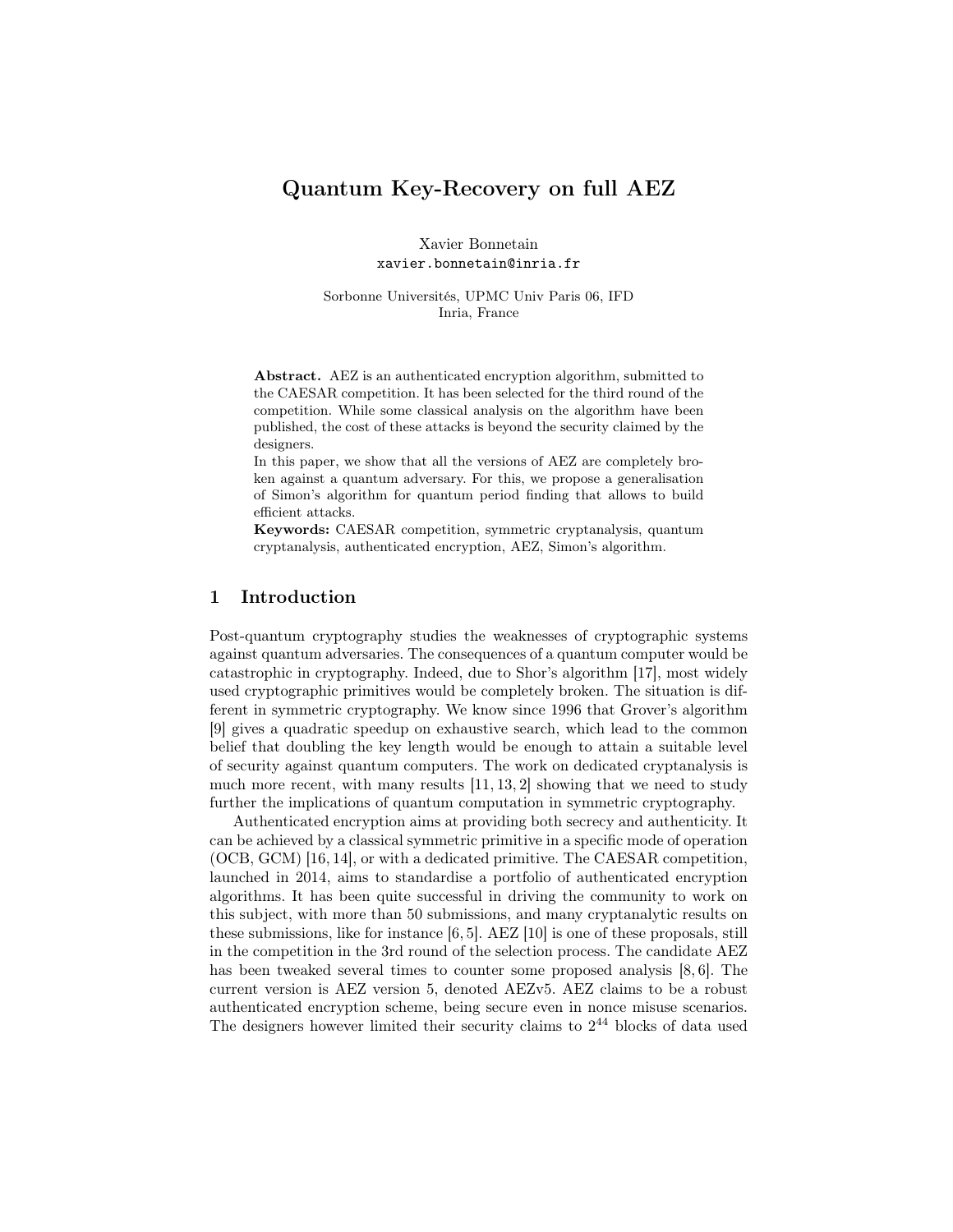with the same key. This unusually small limit renders the attacks from [6,8] inapplicable, and their security claims remain unaffected. The published analysis consider only a classical adversary. In this paper, we study the resistance against quantum adversaries.

There has been some previous work on authenticated encryption in a quantum setting, for instance SPHINCS, by Berstein *et al.* [3]. Kaplan *et al.* [11] showed some existential forgeries in OCB, GCM and many CAESAR canditates (including AEZ). Soukharev *et al.* have proposed a security model for authenticated encryption against quantum adversaries [19], where the challenges are classical, but the adversary can make queries in quantum superposition to an encryption (or decryption, if available) oracle, with a classical chosen randomness. Our attacks performs in this model, where the chosen queries are quantum, except for the nonce, which should be classical (it can be chosen or known, this has no impact on our quantum attacks).

This is a strong model, as the attacker has not only quantum computation capabilities, but can perform quantum queries to an oracle that computes a classical function *f*: that is, from an arbitrary superposition  $\sum |x\rangle |0\rangle$ , get  $\sum |x\rangle |f(x)\rangle$ . It has the advantage of encompassing any other, more constrained, model, and if a primitive is safe in this model, it is safe in the others. Moreover, it may become plausible. We can for example think of white-box cryptography: if you have access to a program that computes a function, you can implement it on a quantum computer. Finally, this model is non-trivial: it is possible to build constructions secure in this model.

In this paper, we show how the key-recovery of [6] can be dramatically accelerated in a quantum setting to break AEZv4. We also show of to adapt the attack for a key-recovery of AEZv5 and a universal forgery with AEZ10. All these attacks use quantum period finding and have a cost in data of around  $2^{10}$ blocks, which is far below the 2 <sup>44</sup> limit claimed by the designers.

From a quantum algorithmic's point of view, we propose a more powerful and precise analysis than the one in [11]. We also show how to take advantage of a quantum *multiple* period finding, that allows to reduce even more the data complexity in some cases. The results are summarised in table 1.

| Version                        | Data, time, memory<br>complexity (blocks)             | model                          | Type                                                                                                 | Ref                                              |
|--------------------------------|-------------------------------------------------------|--------------------------------|------------------------------------------------------------------------------------------------------|--------------------------------------------------|
| AEZv3<br>AEZv4                 | 266.6<br>266.5                                        | Classical<br>Classical         | Key Recovery<br>Key recovery                                                                         | 81<br>$\left[ 6 \right]$                         |
| AEZv4                          | $2^{10}$                                              | Classical                      | Existential forgery                                                                                  | 4                                                |
| All<br>AEZv4<br>AEZv5<br>AEZ10 | $\simeq 2^9$<br>$2^{11.4}$<br>$2^{11.1}$<br>$2^{9.6}$ | Quantum query<br>Quantum query | Quantum query Existential forgery<br>Key recovery<br>Key recovery<br>Quantum query Universal forgery | 11 <br>Section 5.1<br>Section 5.2<br>Section 5.3 |

Table 1. Summary of the attacks on AEZ since version 3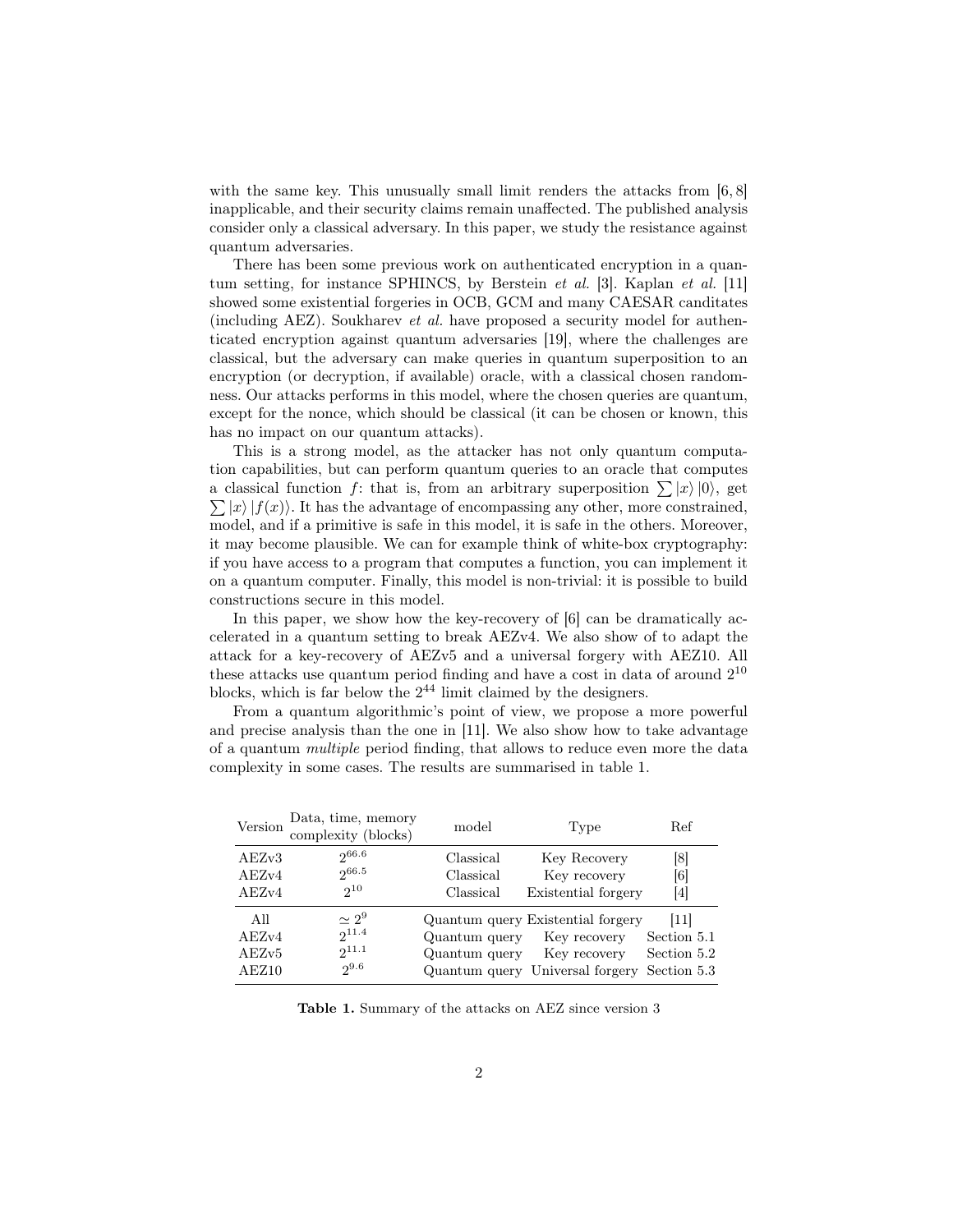# 2 Preliminaries

In this section, we describe the primitive we're attacking and our main cryptanalytic tool, Simon's algorithm.

#### 2.1 Description of AEZ



Fig. 1. High-level view of the components of AEZ

AEZ [10] is a tweakable block cipher for authenticated encryption, and its components have been tweaked in the different versions of the algorithm. It uses a master key *K* of 384 bits, decomposed in 3 subkeys (*I*,*J*,*L*) of 128 bits each. AEZ has at its core a tweakable function  $E_K^{i,j}$  used in the intermediate function AEZ-hash. The user calls the external function Encrypt, that calls, depending on the message length, AEZ-prf, AEZ-tiny or AEZ-core. AEZ-tiny and AEZ-core are symmetric ciphers, AEZ-tiny is used for messages of less than 32 bytes (one block), AEZ-core is used for longer messages. AEZ-prf is a pseudo-random function (PRF) called when the message is empty that takes some associated data and a length  $\tau$  in argument, and that outputs a tag of the desired length that can be used to authentify the associated data. Our attacks will use AEZ-prf, and its components are described below. We also need AEZ-core for a part of the attack against AEZ version 4, but as its description is more complex and the attack uses the same principles, we refer to [6] for a description of AEZ-core.

Associated data. The associated data is seen as a bidimensional vector of 128-bit blocks. An example for 7 blocks can be represented as:

$$
\begin{array}{l} A^1_1\\ A^1_2\\ A^1_3A^2_3A^3_3 \end{array} \text{that we note } (A^1_1, A^1_2, (A^1_3, A^2_3, A^3_3), (A^1_4, A^2_4)).\\ A^1_4A^2_4
$$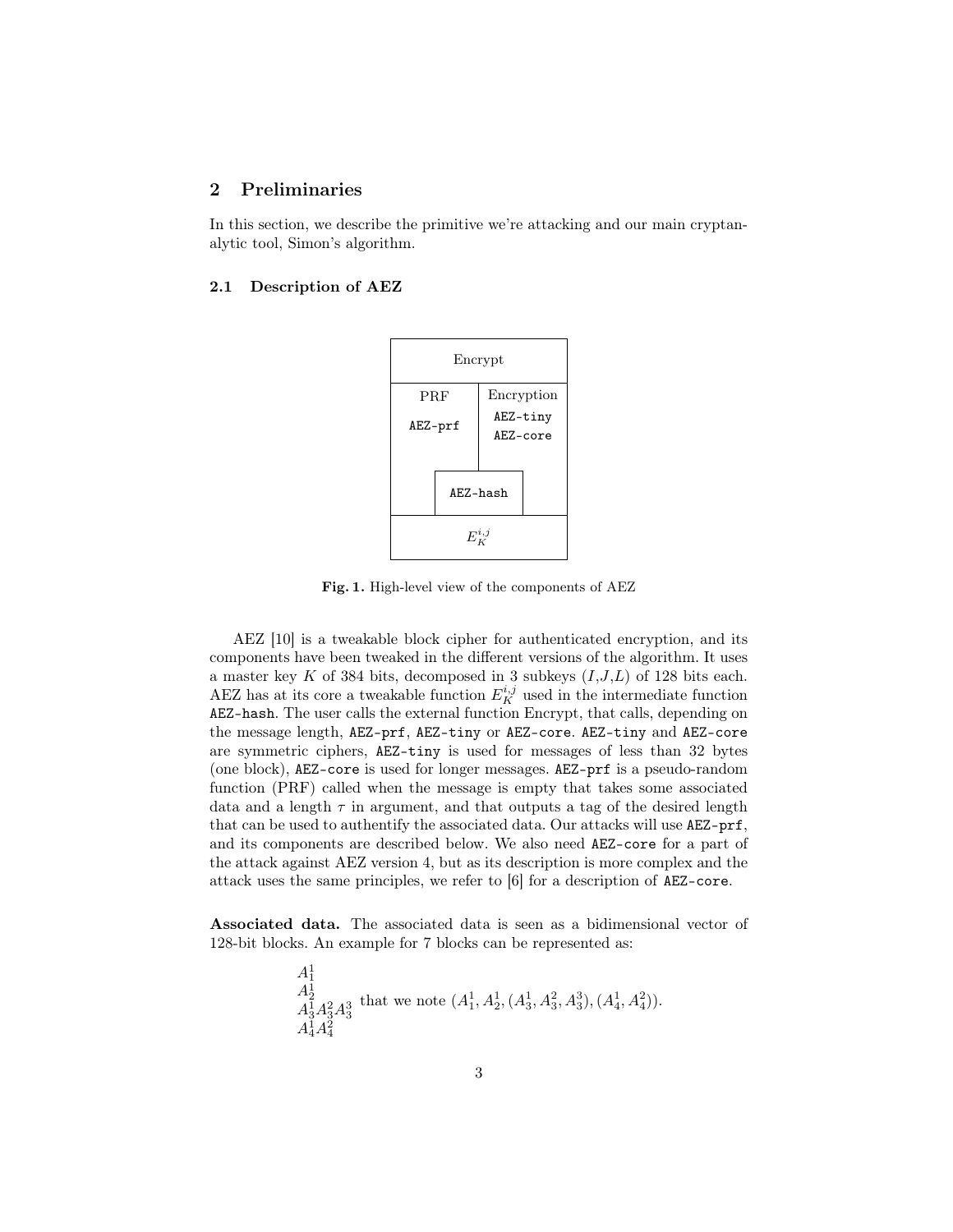The associated data can contain any number of lines, and each line can have any length. In practice, we have two constraints. The first line  $A_1$  contains the output length  $\tau$  of the PRF, in bits. As we'll only have output lengths smaller than 2 <sup>128</sup> bits, the first line will only contain one block. The second line contains the nonce *N*. The specification recommends a nonce smaller than 128 bits, which also limits this line to one block. However, as this is only a recommendation, we can also study what happens if we allow longer nonces.

**Finite field.** AEZ uses a multiplication in  $\mathbb{F}_{2^{128}}$ , seen as  $\mathbb{F}_{2}[X]/(X^{128} + X^7 + X^8)$  $X^2 + X + 1$ ). As we are in a field, we can invert any non-zero number. Moreover, knowing the polynomial, we can do it efficiently.

**Core function.** The core of the algorithm is the function  $E_K^{i,j}$ , which is a permutation on 128 bits. It is concretely a tweaked version of 4 or 10 rounds of AES [7] (AES4 and AES10). The exact function depends on the version of the algorithm and the values of *i* and *j*. These versions of AES don't use the normal key schedule but one of the subkeys (*I, J, L*) at each round.

Table 2 shows the value of  $E_K^{i,j}$  in AEZv4, depending on the parameters *i* and *j*, with  $\alpha_j = 2^{3 + \lfloor (j-1)/8 \rfloor} + ((j-1) \mod 8)$  and  $\beta_i = 2^{i-3}$ . The multiplication is done in the finite field.

|                                      |  | $i \quad j \quad E_K^{i,j}(X)$                                                                   |  |
|--------------------------------------|--|--------------------------------------------------------------------------------------------------|--|
|                                      |  | $-1 \quad \mathbb{N}$ AES10 $(X \oplus jJ)$                                                      |  |
|                                      |  | 0 N $\text{AES4}(X \oplus jI)$                                                                   |  |
|                                      |  | 1 N AES $4(X \oplus \alpha_i I)$                                                                 |  |
|                                      |  | 2 N AES $4(X \oplus \alpha_i I)^1$                                                               |  |
|                                      |  | $\geq 3$ 0 AES4( $X \oplus \beta_i L$ ) $\oplus \beta_i L$                                       |  |
|                                      |  | $\geq 3 \geq 1$ AES4 $(X \oplus \beta_i L \oplus \alpha_j J) \oplus \beta_i L \oplus \alpha_j J$ |  |
| <b>Table 2.</b> $E_K^{i,j}$ in AEZv4 |  |                                                                                                  |  |

The function is simpler in AEZv5:

$$
- E_K^{-1,j}(X) = \text{AES10}(X \oplus jL)
$$
  
- E\_K^{i,j}(X) = \text{AES4}(X \oplus iJ \oplus 2^{[j/8]}I \oplus (j \mod 8)L)

Since version 2, AEZ also proposes an alternative algorithm named AEZ10 where the master key  $K$  has 128 bits and is directly used as an AES key,  $I =$  $\texttt{AES}_K(0), J = \texttt{AES}_K(1) \text{ and } E_K^{i,j} = \texttt{AES}_K(X \oplus jI \oplus iJ).$ 

AEZ-hash. This function takes as input the associated data *A* and the key *K* and outputs 128 bits.

 $\overline{1}$  This AES doesn't uses the same keys as the others.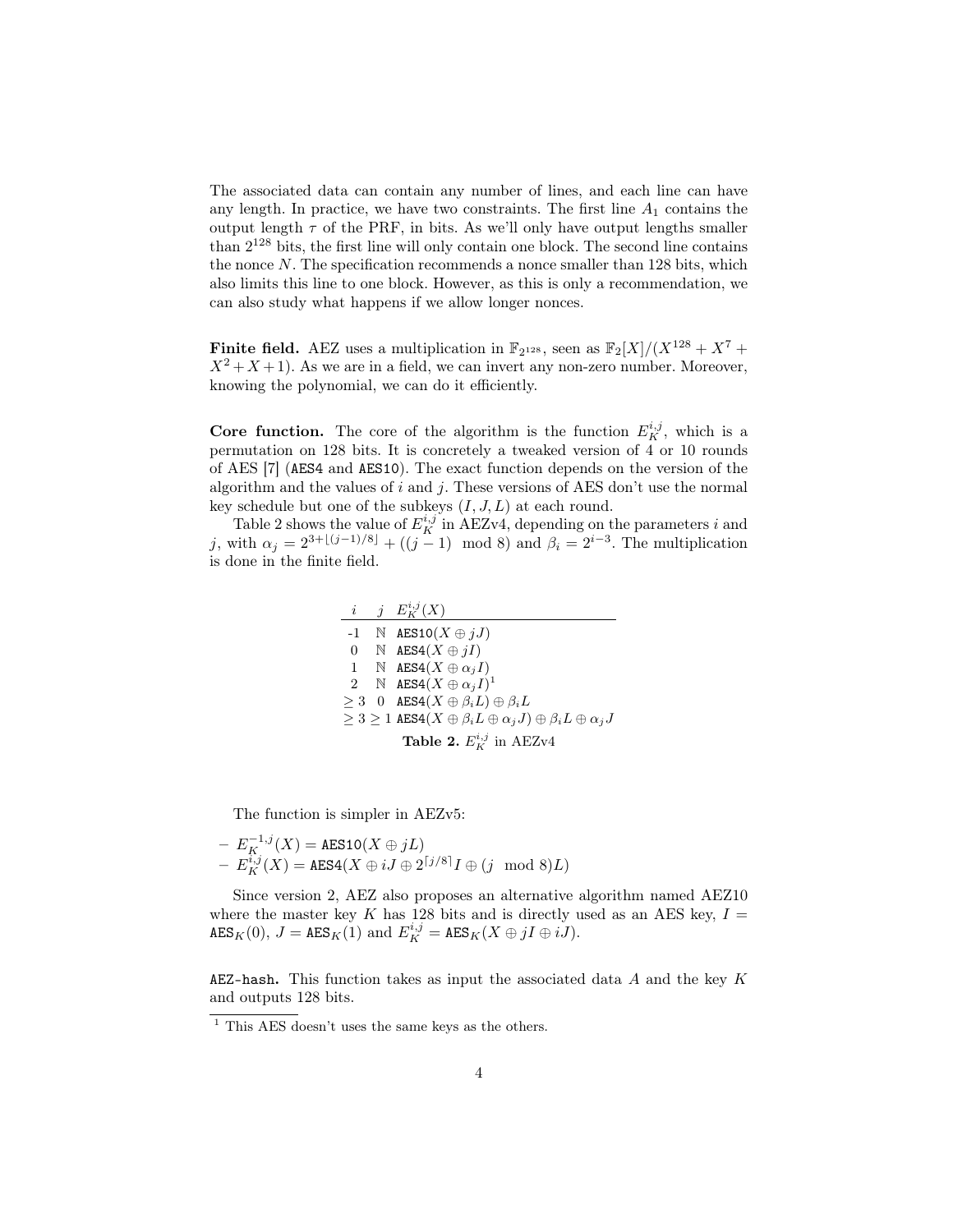

Fig. 2. AEZ-hash scheme

$$
\texttt{AEZ-hash}(K, A) = \Delta = \bigoplus_{i,j} E_K^{i+2,j}(A_i^j) \text{ in both v4 and v5.}
$$

AEZ-prf. This function is a PRF of arbitrary output length which can be used to authentify the associated data. It takes as input an output length  $\tau$ , some associated data *A* and the key *K*, and outputs  $\tau$  bits.

It computes  $\Delta = \texttt{AEZ-hash}(K,A)$ , and outputs the first  $\tau$  bits of the sequence  $E_K^{-1,3}(\Delta)$ ,  $E_K^{-1,3}(\Delta \oplus 1)$ ,  $E_K^{-1,3}(\Delta \oplus 2)$ ... The most interesting property of this function is that its value (for *τ* fixed) depends only on the value of AEZ-hash, and in particular, that a collision in AEZ-hash implies a collision in AEZ-prf.

Encrypt. This function takes as input the key *K*, the associated data *A* and a variable-length message *M*. For empty messages, it is a direct call to  $\texttt{AEZ-prf}(K, A, \tau)$ .

#### 2.2 Simon's algorithm

Simon's algorithm [18] aims at solving the following problem:

*Simon's problem.* Given a function  $f: \{0,1\}^n \to \{0,1\}^n$  and the promise that there exists  $s \in \{0,1\}^n$  such that for all  $(x, y) \in (\{0,1\}^n)^2$ ,  $f(x) = f(y) \Leftrightarrow$  $x \oplus y \in \{0, s\}$ , find *s*.

We say that f has the *period* s. We have a 2-to-1 function such that for each output, the xor of the 2 preimages is always the same value, and we want to find this value. Classically, we can solve this problem by searching for collisions, in time  $\Omega(2^{n/2})$ . In our quantum model, where we allow quantum queries to the function, Simon's algorithm solves that problem in  $O(n)$  quantum queries and time, using the circuit in figure 3. It also needs a polynomial-time classical post-processing, that we will neglect. We have access to the oracle  $O_f$  :  $|x\rangle|y\rangle \mapsto$  $|x\rangle |f(x) \oplus y\rangle$ . We also use the Hadamard transform  $H^{\otimes n} : |x\rangle \mapsto \sum_{y} (-1)^{x \cdot y} |y\rangle$ , with  $\cdot$  the inner product in  $\{0,1\}^n$ , and some measurements.

This circuits has five steps: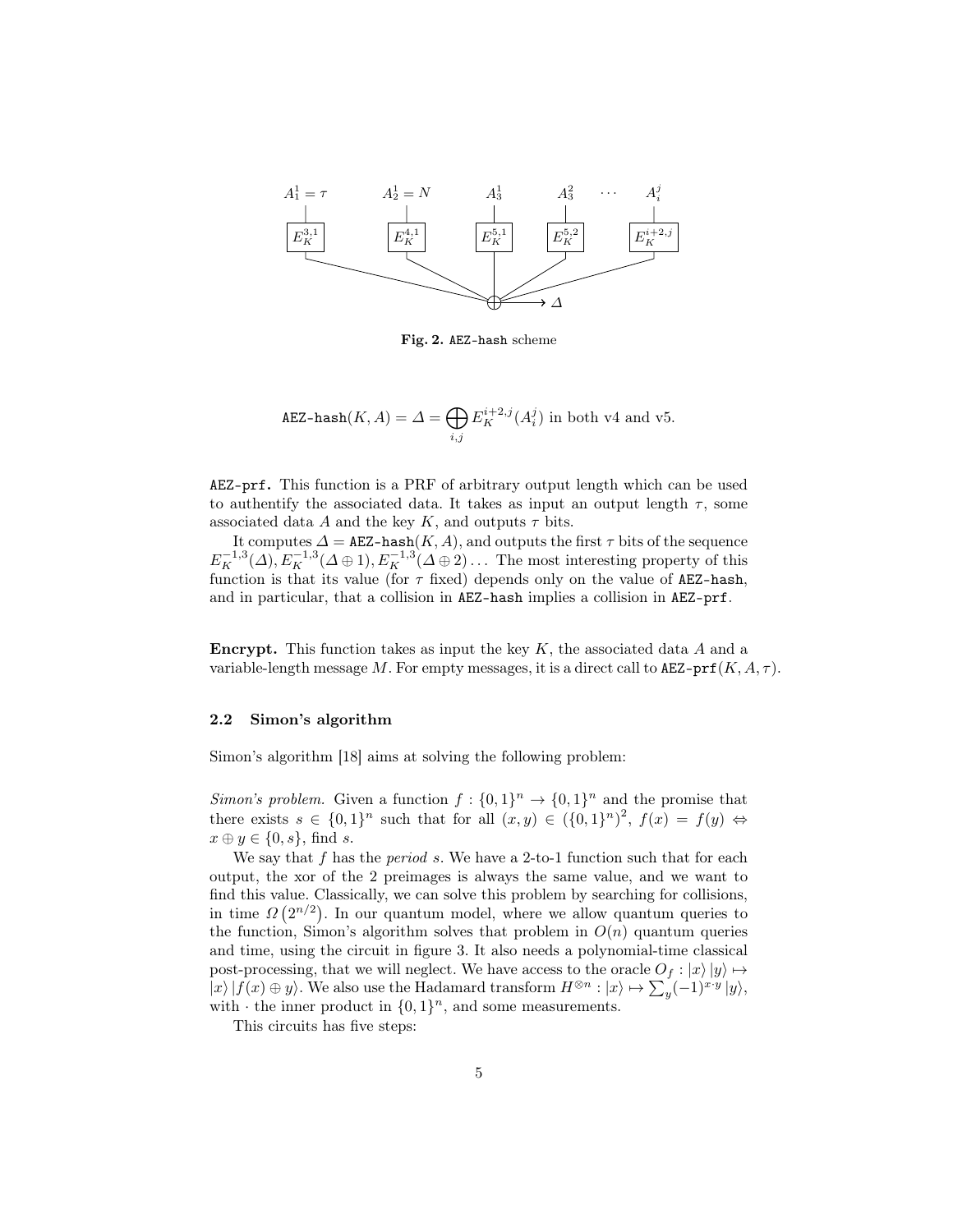$$
|0\rangle \longrightarrow H^{\otimes n} \longrightarrow O_f(x, y) = H^{\otimes n} \longrightarrow x
$$
  

$$
|0\rangle \longrightarrow (x, y \oplus f(x)) \longrightarrow x \rightarrow f(x_0)
$$

Fig. 3. Simon's algorithm quantum circuit

1. Starting with 2 n-qbits registers *|*0*⟩ |*0*⟩*, we apply the Hadamard transform on the first register, which gives us the superposition

$$
\sum_{x\in\{0,1\}^n} |x\rangle \,|0\rangle
$$

2. With the oracle, we get the quantum superposition of all input-outputs through *f*:

$$
\sum_{x \in \{0,1\}^n} |x\rangle |f(x)\rangle
$$

3. We measure the second register. This gives us an  $f(x_0)$  for an unknown  $x_0$ , and collapses the first register to the compatible preimages, that are, thanks to the promise

$$
|x_0\rangle + |x_0 \oplus s\rangle
$$

4. We then reapply the Hadamard transform to the first register, which becomes

$$
\sum_{x \in \{0,1\}^n} (-1)^{x_0 \cdot x} \left(1 + (-1)^{x \cdot s}\right) |x\rangle
$$

5. We measure that register. Any *x* such that  $x \cdot s = 1$  has a null amplitude, and we can't measure it. Therefore, we'll measure a random value statisfying  $x \cdot s = 0.$ 

One application of this circuit gives us a random vector orthogonal to *s*. We can retrieve the hyperplane orthogonal to *s* with *n−*1 independent equations in *O*(*n*) queries, and then retrieve *s*.

# 3 Extending Simon's algorithm

In this section, we'll study what happens in the circuit in various interesting situations that occur in the applications we have considered.

*s* is 0 [18]. The behaviour is slightly different if  $s = 0$  (*f* is injective): we have only one element at step 3, and we measure a random value at step five, wich means we'll get *n* independent values in  $O(n)$  queries. This case was already treated by Simon in his original paper.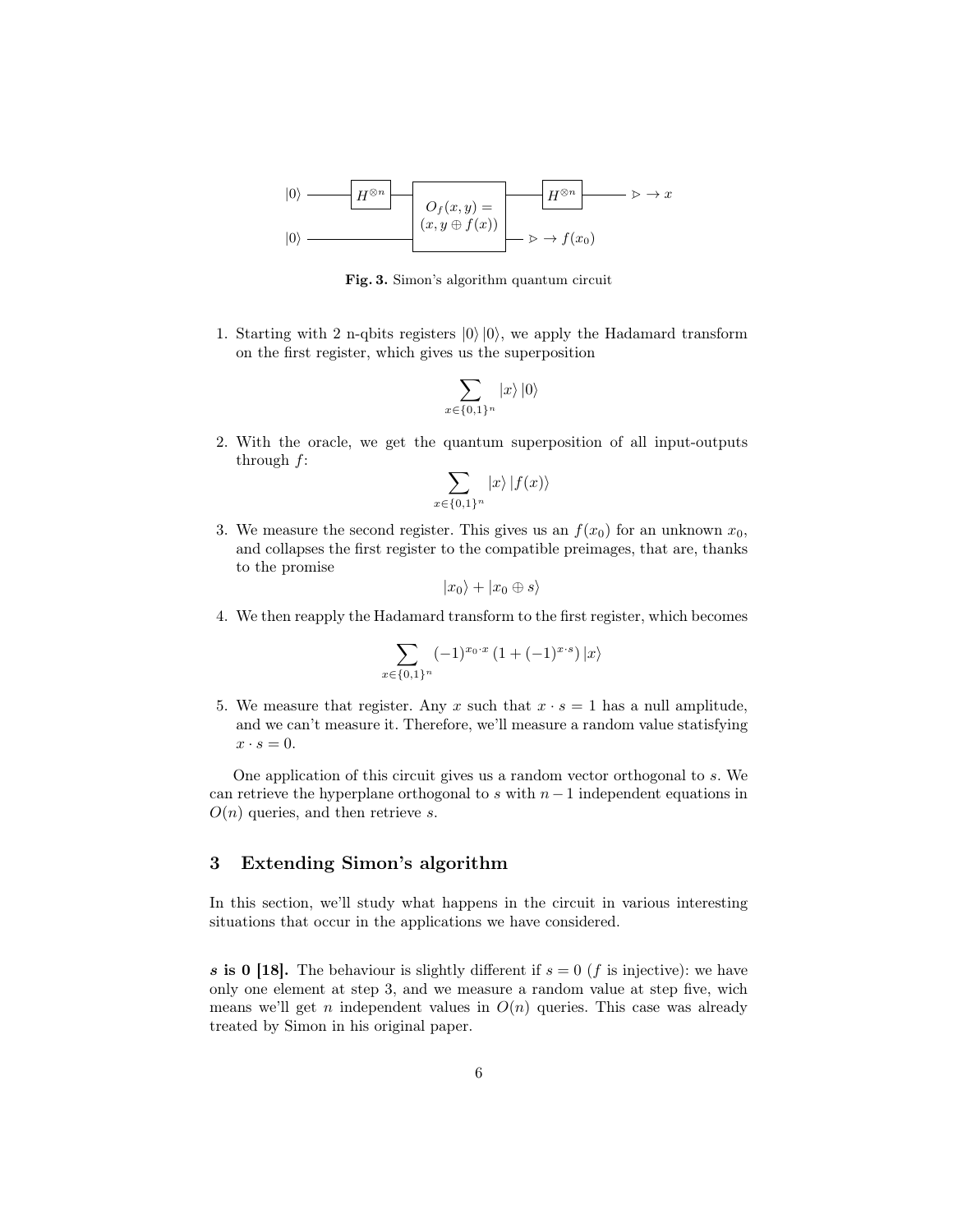More preimages [11]. If *f* fulfils  $f(x) = f(x \oplus s)$  for all *x*, but can also verify  $f(x) = f(y)$  for different values, that is, *f* can have more than 2 preimages by image, the routine still works and gives us a vector orthogonal to the secret, but we won't get a uniform distribution. This problem has been addressed in [11], Theorem 1, where they bound the error probability of the algorithm, depending on the probability of occurence of a given parasite period, that is, with

$$
p_0 = \max_{t \notin \{0, s\}} \Pr[f(x) = f(x \oplus t)],
$$

we get an error probability with *cn* queries of at most

$$
\left(2\left(\frac{1+p_0}{2}\right)^c\right)^n.
$$

Taking the log in base 2, with *p<sup>e</sup>* the error bound, we get

$$
n(1 + c(\log(p_0 + 1) - 1)) = \log(p_e).
$$

We can rewrite it as

$$
cn = \frac{1}{\log\left(\frac{2}{p_0+1}\right)} (n - \log(p_e)).
$$

This allows us to compute directly the needed number of queries for a given success probability. We see that  $p_e$  diminishes exponentially with the number of queries. For our numerical applications, we can be very conservative for  $p_0$  and take 1*/*8. As this shows an unwanted differential property, this bound is unlikely to be tight for our applications, which are xors of 4 AES rounds. With such a  $p_0$ , we get  $cn = 1.2(n - \log(p_e))$ . For our numerical applications, we'll consider a *p<sup>e</sup>* such that the total success probability of the attack is greater than one half.

**Multiple periods [21].** If *f* satisfies  $f(x) = f(x \oplus s)$  for multiple values of *s*, the routine will spawn some vectors orthogonal to all the periods. We will then be able to recover the vector space generated by these periods [21]. If we have *n* bits and *s* independent periods, it is equivalent to Simon's problem with *n−s*+1 bits (the post-processing is a bit different, as we get a vector space instead of a value). In the most degenerate case, if *f* is constant, we can only measure 0 (this can also be detected in a few classical queries).

Different functions [11]. The original problem requires an oracle identical for each query. However, as one query gives one equation, we don't need to have the same oracle call for each query, as long as the hidden periods are the same in all the functions. This will allow us to apply our cryptanalysis with a different nonce at each oracle call. This was used in some of the applications in [11].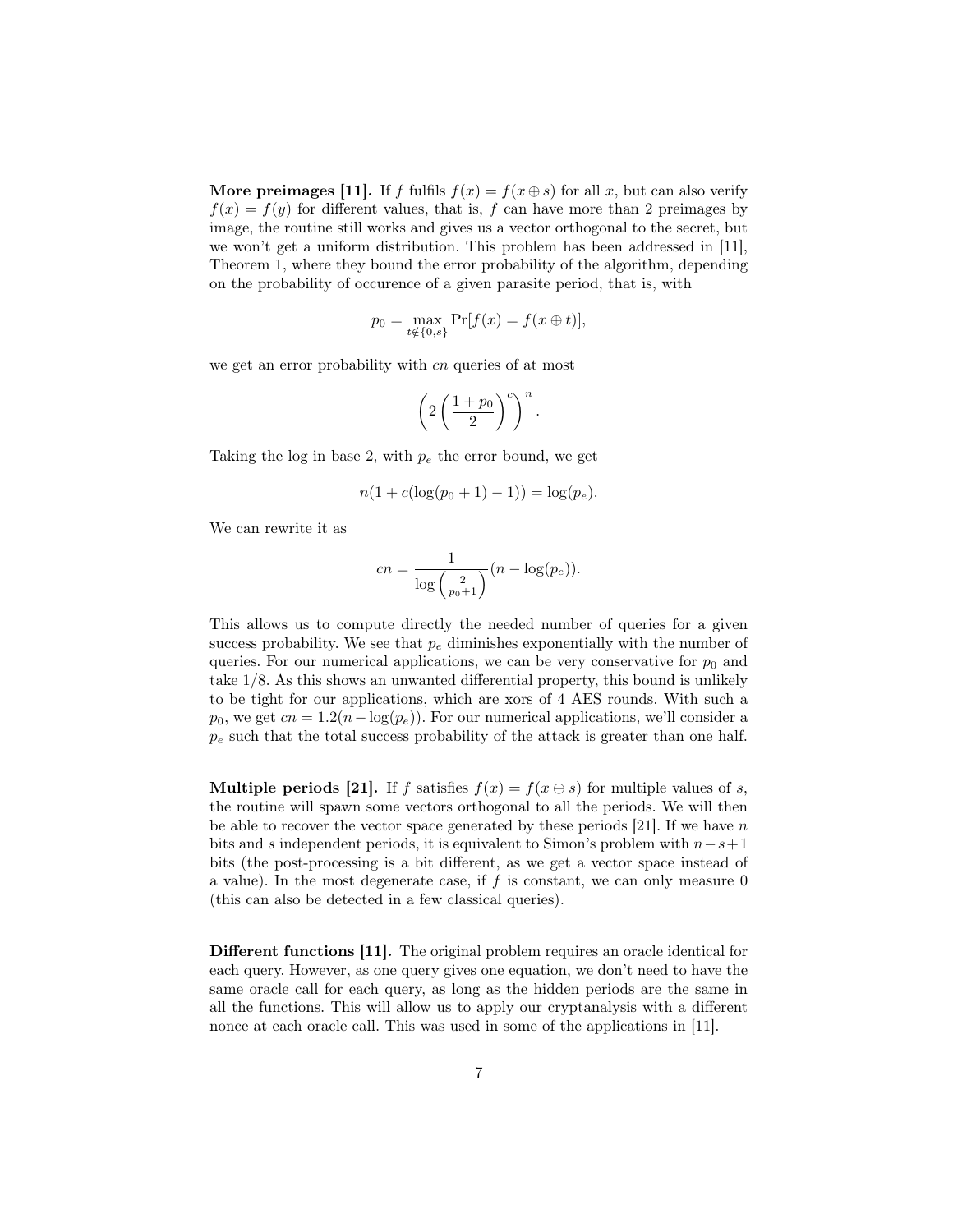# 4 Previous classical attack

Chaigneau and Gilbert presented at FSE'17 a key-recovery attack on AEZv4 [6]. The attacker can query the functions of AEZ with a fixed unknown key, and chosen authenticated data and plaintexts. The attack is done in two parts: first, they apply 3 independent birthday sub-attacks that retrieve one of the 3 subkeys, and next they perform a diffential attack that retrieves the 2 remaining subkeys once one is known. The first part needs a quantity of data at the birthday bound (2 <sup>64</sup> blocks), wich is beyond the security claimed by AEZs designers, who limited the data to  $2^{44}$  blocks for a given key. We'll describe here only that part, as it is sufficient to perform efficient quantum attacks. Moreover, the second part doesn't gain much in a quantum setting, and would lead to less efficient attacks.

For each of the 3 attacks, they seek for a collision in a specific function we construct with some functions of AEZ, and such a collision, with a high probability, will give them a subkey if they xor the colliding inputs. The functions are described in table 3. The functions  $f_I$  and  $f_J$  need a fixed nonce N for each input, but not *fL*, as for this function the queried nonce depends on the input value.

subkey function property

| $\perp$        | $f_I(x) =$ lastblock(AEZ-core $(K, (\tau, N), (0, x, 0, x, 0)))$ $f_I(x) = f_I(x \oplus I)$ |                             |
|----------------|---------------------------------------------------------------------------------------------|-----------------------------|
| $\overline{J}$ | $f_J(x) = \texttt{AEZ-prf}(K, (\tau, N, (x, x)), \tau)$                                     | $f_J(x) = f_J(x \oplus J)$  |
| - L            | $f_L(x) = \texttt{AEZ-prf}(K, (\tau, x, x), \tau)$                                          | $f_L(x) = f_L(x \oplus 6L)$ |
|                | <b>Table 3.</b> Collision functions in [6]                                                  |                             |

For example, for  $f_L$ , the value of AEZ-hash $(K, (\tau, x, x))$  is  $\Delta = E_K^{3,1}(\tau) \oplus$  $E_K^{4,1}(x) \oplus E_K^{5,1}(x)$ , which gives us, when we expand:

$$
\varDelta=E_K^{3,1}(\tau)\oplus\text{AES4}(x\oplus 2L\oplus 8J)\oplus\text{AES4}(x\oplus 4L\oplus 8J).
$$

For  $x' = x \oplus 6L$ , we get

$$
\Delta = E_K^{3,1}(\tau) \oplus \text{AES4}(x \oplus 6L \oplus 2L \oplus 8J) \oplus \text{AES4}(x \oplus 6L \oplus 4L \oplus 8J).
$$

As we are in  $\mathbb{F}_{2^{128}}$ , it reduces to

$$
\varDelta=E_K^{3,1}(\tau)\oplus\text{AES4}(x\oplus 4L\oplus 8J)\oplus\text{AES4}(x\oplus 2L\oplus 8J).
$$

Hence, we get the same  $\Delta$  (which implies the same value of  $f_L(x)$ ) if  $x \oplus x' =$ 6*L*, that is,  $f_L(x) = f_L(x \oplus 6L)$ . We have similar properties for  $f_J$  and  $f_I$ :  $f_J(x) = f_J(x \oplus J)$  and  $f_I(x) = f_I(x \oplus I)$ .

Then, for  $f_L$  (and similarly for  $f_I$  and  $f_J$ ), the attack is:

- $-$  Query  $f_L(x)$  for  $2^{64}$  different values of *x*.
- Search for a collision  $f_L(x) = f_L(x')$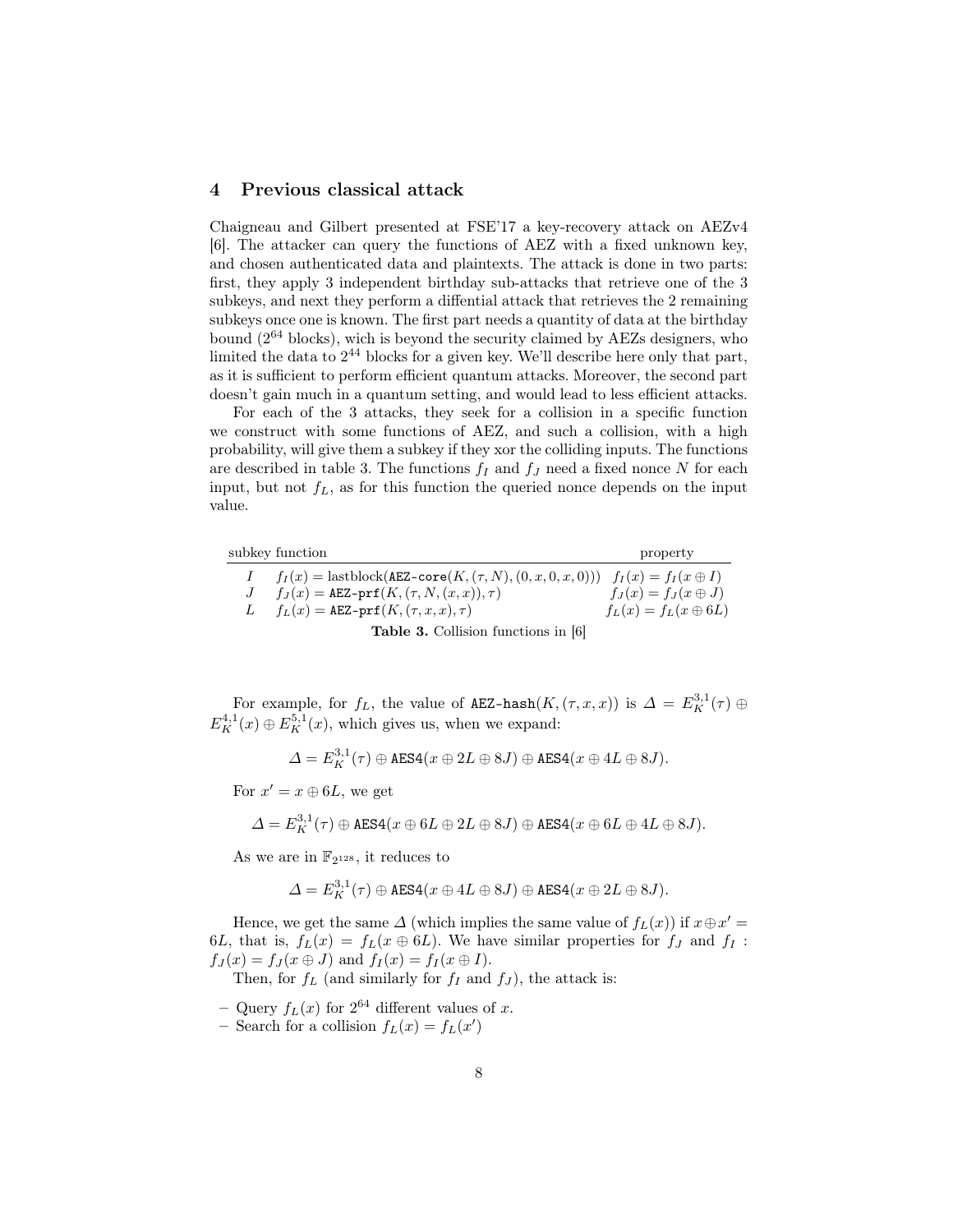− With high probability,  $x \oplus x' = 6L$ .

We'll see how to use these properties to dramatically accelerate this attack in a quantum setting in the next section.

# 5 Quantum cryptanalysis of AEZ

In this section, we'll show how to use Simon's algorithm to efficiently recover the subkeys in AEZv4, AEZv5 and AEZ10. We've chosen to restrain ourselves to a classical known nonce for each quantum query.

All these attacks make use of a function *f*, of the form  $f(x) = a \oplus g(x \oplus y)$  $b) \oplus q(x \oplus b \oplus s)$ , with *q* a xor of AES4 with various inputs. Simon's algorithm will retrieve efficiently *s*, except if  $s = 0$ . In this case,  $f$  is a constant function, and the corresponding key is weak, as such a property can easily be detected classically. However, the proportion of such weak keys, which corresponds to the subkeys  $I, J, L$  (or some multiples of the subkeys) being linearly dependent, is too small to be exploited (this occurs with a probability of around 2 *<sup>−</sup>*<sup>125</sup> for one *f*).

#### 5.1 AEZv4

We can directly use the functions of [6], described in table 3, in Simon's algorithm. There is however a slight difference for  $f_I$ , as the period is not on the full AEZ-core but only on the last block. We can construct an oracle of  $f_I$  from an oracle of AEZ-core by uncomputing and taking only the last block. With this method, one query to  $f_I$  costs two queries to AEZ-core. For each case, we query functions of  $n = 128$  bits. In order to get a success probability of 0.5, we need 80% of success for each subkey, which is attained in 157 queries. The total query complexity of the attack is  $628 = 2^{9.3}$ . We use respectively 2, 3 and  $2 \times 6$  block of data for each query. We need  $2669 = 2^{11.4} \ll 2^{44}$  blocks of data.

The complete attack is:

- For *k ∈ {I, J, L}*:
	- *•* Query 157 times Simon's routine with *fk*.
	- *•* Solve classically the boolean equation system to get the period of *fk*.
	- *•* If this period was a multiple of *k*, invert to retrieve *k*.

In the original attack,  $f_I$  and  $f_J$  needed a nonce reuse. This is not the case with the quantum attack, as the different functions have the same hidden period. The only constraint for the nonce is to be non-entangled with the input value. For  $f_L$ , we need to perform a quantum query with a nonce superposition. If we want to disallow this, we can still use  $f'_{L} = \texttt{AEZ-prf}(K, (\tau, N, x, x), \tau)$ , which satisfies  $f'_{L}(x) = f'_{L}(x \oplus 12L)$ . This has the same query complexity, but a slightly larger data complexity  $(2^{11.5})$ .

But we can go even further, if we look at

$$
f_{JL}(x) = \texttt{AEZ-prf}(K, (\tau, N, (x, x), (x, x)), \tau).
$$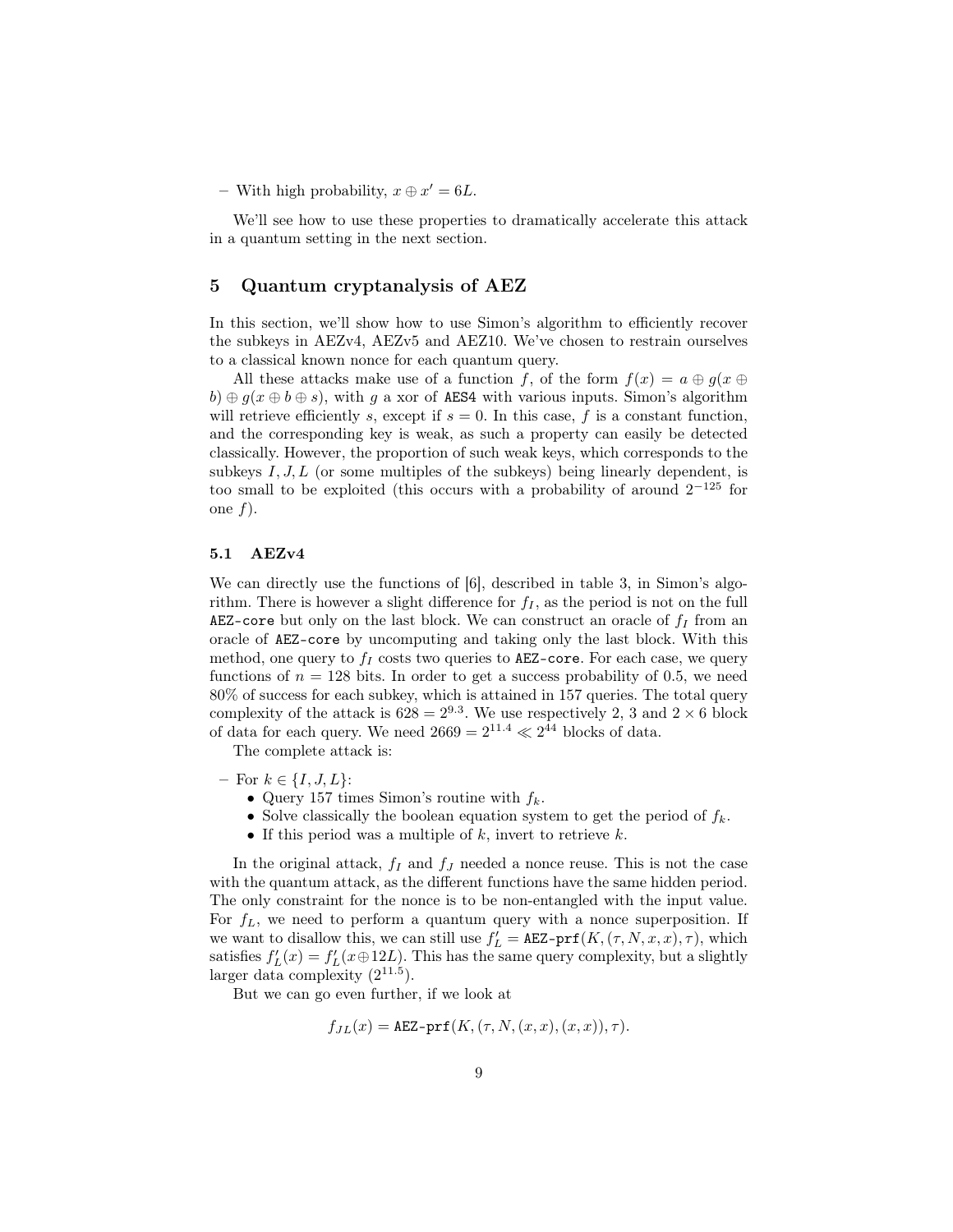The associated *∆* is

 $A \oplus AES4(x \oplus 4L \oplus 8J) \oplus AES4(x \oplus 4L \oplus 9J) \oplus AES4(x \oplus 8L \oplus 8J) \oplus AES4(x \oplus 8L \oplus 9J).$ 

This function has a hidden period of *J* and  $12L$  (and also  $J \oplus 12L$ ). As seen in section 3, this means we can retrieve the vector space  $\langle J, 12L \rangle$  with this function. *J* and 12*L* need to be independent for the function to be non-constant. In that case, we can retrieve the value of *J* and *L* with an exhaustive (classical) research, as it has only 6 possibilities (for example by checking for collisions in *f<sup>J</sup>* and  $f_L$ ). This diminishes even more the query complexity to  $471 = 2^{8.9}$ , using the same number of block of quantum data. We then need to identify *J* and *L*. We can do an exhaustive search, in one classical query and 6 tests (we only need to test pairs of linearly independent vectors of the subspace we retrieved), or check for collisions, in 6 classical queries (one for a reference, 3 to try to collide with the reference on the first subkey, 2 to try to collide on the second).

We can also use these multiple periods in the classical attack: we use *fJL* for our collisions, but as one query of this function has the same data complexity as the queries of  $f_J$  and  $f_L$ , it won't change much on the overall complexity.

### 5.2 AEZv5

|               | subkey function                                                           | Period       |
|---------------|---------------------------------------------------------------------------|--------------|
|               | $f_I(x) = \text{AEZ-prf}(K, (\tau, N, (x, A, B, C, D, E, F, G, x), \tau)$ | 6 L          |
| J             | $f_J(x) = \texttt{AEZ-prf}(K, (\tau, N, x, x), \tau)$                     | -3 <i>.I</i> |
| $\mathcal{L}$ | $f_L(x) = \texttt{AEZ-prf}(K, (\tau, N, (x, x)), \tau)$                   | 3L           |
|               | <b>Table 4.</b> Collision functions for AEZv5                             |              |

The functions in table 4 allow to perform the same attack on AEZv5, with a quantum query complexity of  $2^{8.9}$ , and a data complexity of  $2464 = 2^{11.3}$  blocks.

We can even be more efficient in queries and recover the vector space *⟨*6*I,* 3*J,* 3*L⟩* in one go, with the function

$$
f_{I J L}(x) = \text{AEZ-prf}(K, (\tau, N, (x, x, A, B, C, D, E, F, x, x),
$$

$$
(x, x, A', B', C', D', E', F', x, x), \tau).
$$

Here, any non-x value in argument can be anything as long as it is not entangled with *x*. This *f* has the 3 periods of  $f_I, f_J$  and  $f_L$ , and allows us to recover the vector space in  $155 = 2^{7.3}$  queries, and a data complexity of  $3255 = 2^{11.7}$  blocks. Once we know the vector space, we can use one classical query and check the  $7 \times 6 \times 4 = 168$  possible triplets, or check for collisions in the classical version of  $f_I$ ,  $f_J$  and  $f_K$ , which can be done in  $1 + 7 + 6 + 4 = 18$  classical queries.

Using the same principle, we can also define and use  $f_{IJ}$ ,  $f_{JL}$  or  $f_{IL}$ , which all have comparable complexities,

$$
f_{IL}(x) = \texttt{AEZ-prf}(K, (\tau, N, (x, x, B, C, D, E, F, G, x, x), \tau)
$$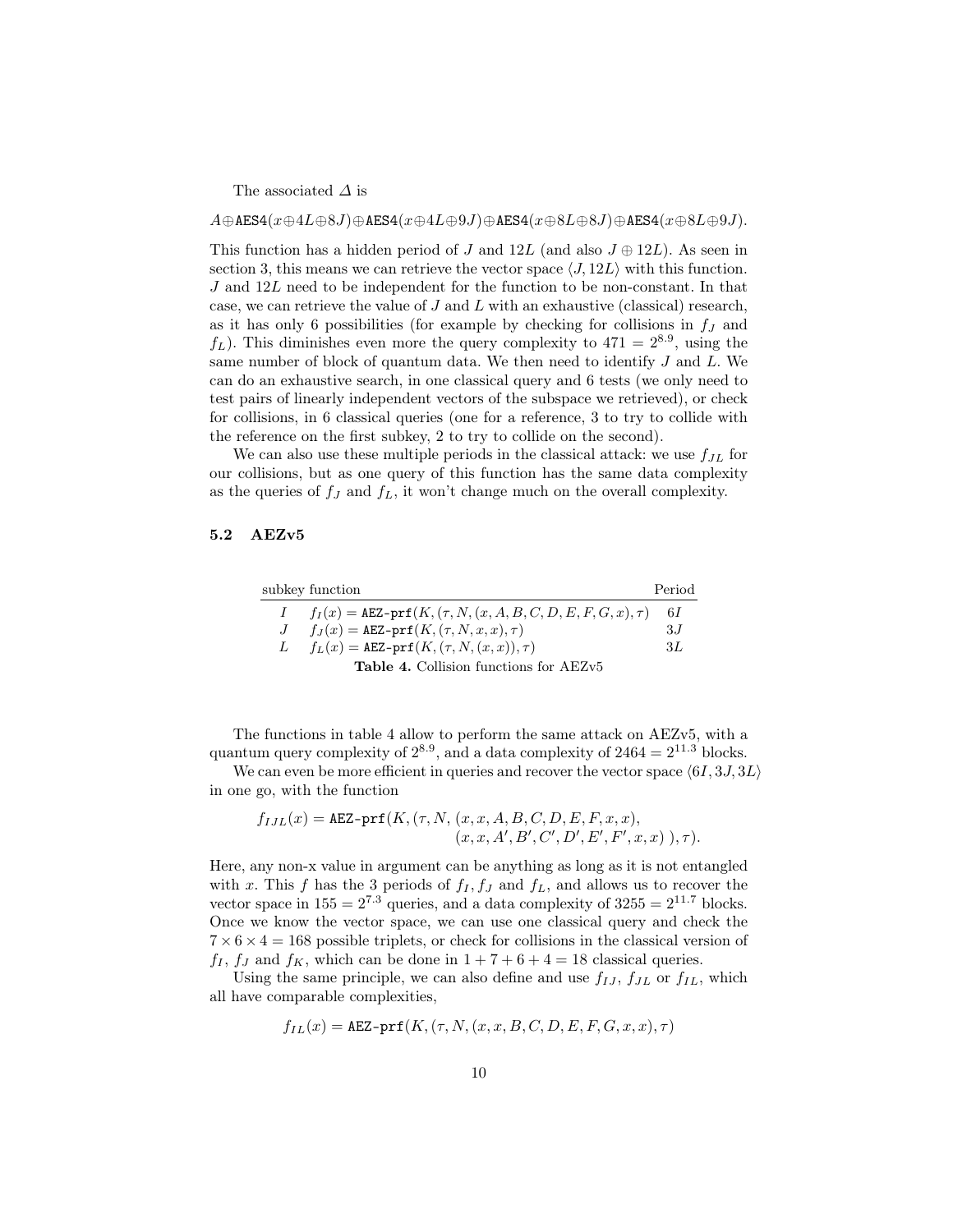and  $f_J(x)$  giving the best data complexity of  $2^{11.1}$  blocks.

### 5.3 AEZ10

The core function is even simpler in this variant:  $E_K^{i,j}(X) = \text{AES}(X \oplus iJ \oplus jI)$ . Hence, we can do the attack with the functions in table 5. With two functions,

|                                        | subkey function                                                                                       | period |  |
|----------------------------------------|-------------------------------------------------------------------------------------------------------|--------|--|
|                                        | $f_I(x) = \texttt{AEZ-prf}(K, (\tau, N, (x, x)), \tau)$                                               | -3I    |  |
|                                        | $f_J(x) = \texttt{AEZ-prf}(K, (\tau, N, x, x), \tau)$                                                 | 3.I    |  |
|                                        | $I, J \quad f_{IJ}(x) = \texttt{AEZ-prf}(K, (\tau, N, (x, x), (x, x)), \tau) \; 3I, 3J, 3I \oplus 3J$ |        |  |
| Table 5. Collision functions for AEZ10 |                                                                                                       |        |  |

we can recover *I* and *J* in 312 quantum queries and 936 quantum blocks of data. If we choose to get the vector space spawned by *I* and *J*, we only need 155 queries and 775 blocks of data. In this case, we don't get a full key recovery, but the knowledge of the tweaks *I* and *J* allows to make forgeries for any non-empty authenticated data.

#### 5.4 Variants of the attack

We can gain one block per query if we allow the nonce to be in quantum superposition and if the nonce can be more than 128 bits (which is not recommended, but isn't forbidden by the specification). Indeed, this would allow to suppress the nonce line in the associated data in each of the queried functions. The new functions would have a hidden period for some other multiples of the subkeys.

The attack from Chaigneau and Gilbert [6] can also be applied to all the versions we have considered here classically, and the cost will be at the birthday bound (2<sup>64</sup> queries, for around 2<sup>66</sup> blocks of data, depending on the amount of associated data in the functions). If we want to gain in data complexity, we can reuse the second part of the attack in [6]. Once the subkey *I* is known, we can get *J* and *L* by attacking 3 rounds of AES (we can probably also make use of the knowledge of *J* or *L*, but this would need another dedicated analysis).

#### 5.5 Thwarting the attack

There are different ways to counter this specific attack. As Simon's algorithm uses a specific structure, the simplest solution would be to change the way offsets are used, from a xor with the data to another operation (see [1]). However, if this is still a commutative group operation, the algorithm would be vulnerable to some other quantum algorithms like Kuperberg's algorithm [12], and it may not lead to a satisfactory level of security.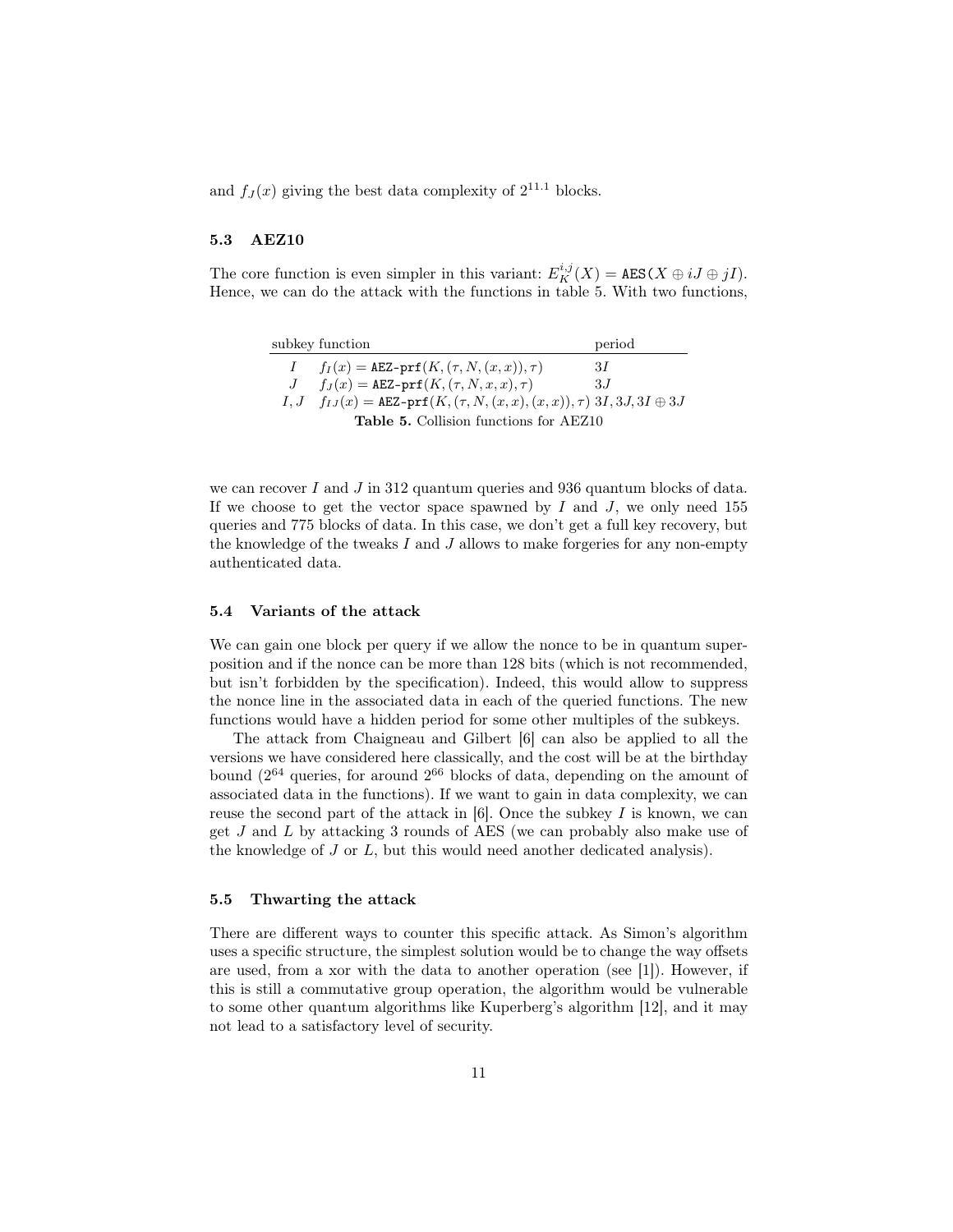A more conservative approach would be to change a bit the way the associated data is processed. We can currently see it as 4 rounds of an AES with a custom key schedule, with the first round key that depends on the position of the block, the other ones being fixed. If the variable key is one of the inner AES keys (or if there are variable keys on multiple rounds), this quantum attack would not work. This could however lead to some kind of related-key attacks on this 4 round AES, and it would require a dedicated analysis to ensure it does not lead to some other classical attacks.

Moreover, these changes would prevent the quantum exponential gain of Simon's algorithm, but the collision analysis from Chaigneau and Gilbert [6] would remain.

# 6 Conclusion

We've shown that all the versions of AEZ are deeply broken in the quantum superposition model. This is an example of an exponential speedup of a classical attack on a real primitive, that went from costly to almost-free. We've also presented a way to exploit multiple hidden periods in order to reduce the number of quantum oracle calls, and provide more flexibility in the attack, and discussed how to avoid these kinds of attacks.

# Acknowledgements

The author would like to thank Colin Chaigneau and Henri Gilbert for helpful discussions on AEZ, and María Naya-Plasencia and André Schrottenloher for their detailed comments on the early versions of this paper.

# References

- 1. Alagic, G., Russell, A.: Quantum-Secure Symmetric-Key Cryptography Based on Hidden Shifts. CoRR abs/1610.01187 (2016)
- 2. Anand, M.V., Targhi, E.E., Tabia, G.N., Unruh, D.: Post-Quantum Security of the CBC, CFB, OFB, CTR, and XTS Modes of Operation. In: Takagi [20], pp. 44–63
- 3. Bernstein, D.J., Hopwood, D., Hülsing, A., Lange, T., Niederhagen, R., Papachristodoulou, L., Schneider, M., Schwabe, P., Wilcox-O'Hearn, Z.: SPHINCS: Practical Stateless Hash-Based Signatures. In: Oswald and Fischlin [15], pp. 368– 397
- 4. Bonnetain, X., Derbez, P., Duval, S., Jean, J., Leurent, G., Minaud, B., Suder, V.: An easy attack on AEZ. FSE 2017 rump session (Mar 2017)
- 5. Chaigneau, C., Fuhr, T., Gilbert, H., Jean, J., Reinhard, J.R.: Cryptanalysis of NORX v2.0. IACR Trans. Symmetric Cryptol. 2017(1), 156–174 (2017)
- 6. Chaigneau, C., Gilbert, H.: Is AEZ v4.1 Sufficiently Resilient Against Key-Recovery Attacks? IACR Trans. Symmetric Cryptol. 1(1), 114–133 (2016)
- 7. Daemen, J., Rijmen, V.: The Design of Rijndael: AES The Advanced Encryption Standard. Information Security and Cryptography, Springer (2002)